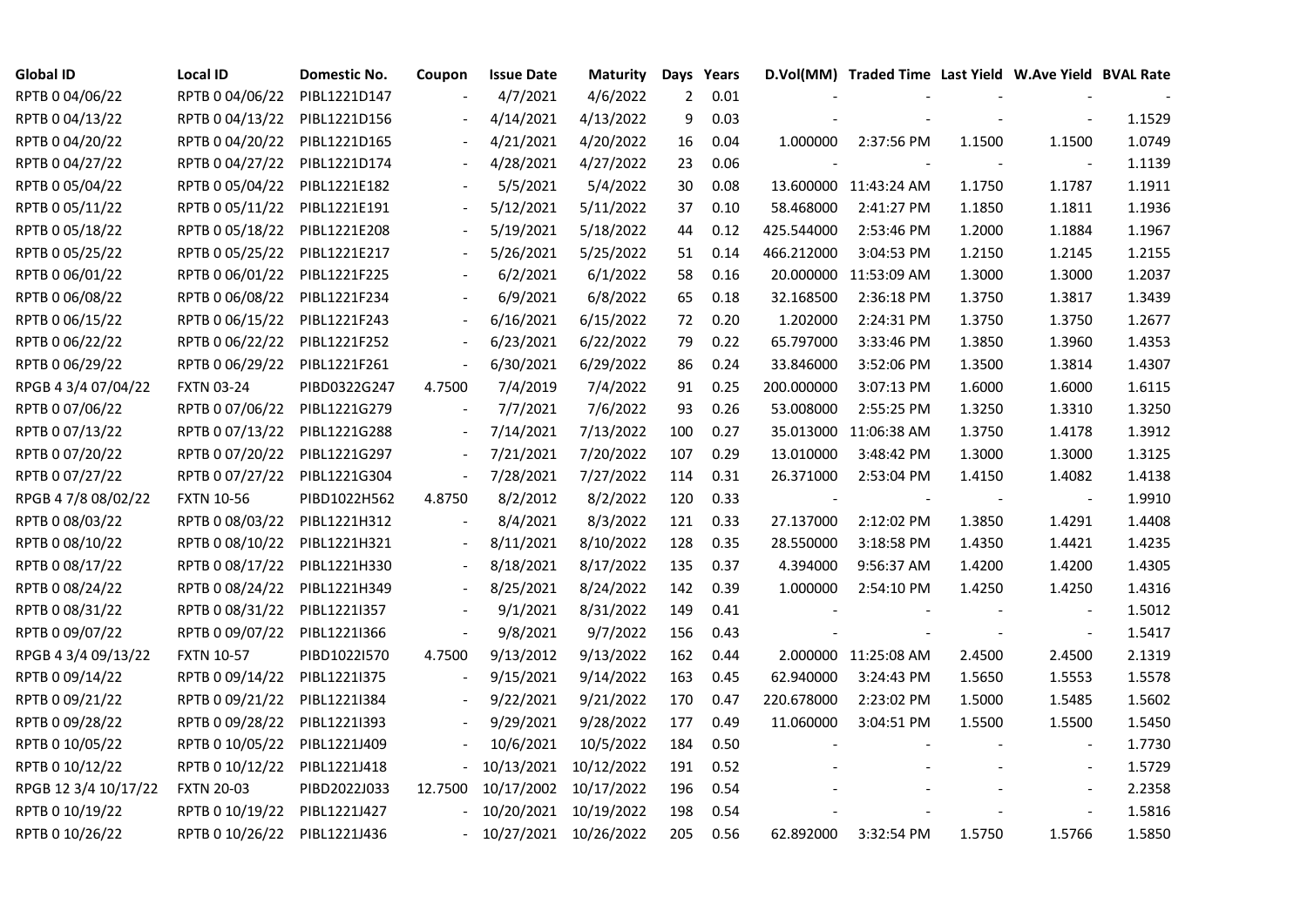| <b>Global ID</b>     | Local ID          | Domestic No. | Coupon                   | <b>Issue Date</b> | Maturity              |     | Days Years |                          | D.Vol(MM) Traded Time Last Yield W.Ave Yield BVAL Rate |        |                          |        |
|----------------------|-------------------|--------------|--------------------------|-------------------|-----------------------|-----|------------|--------------------------|--------------------------------------------------------|--------|--------------------------|--------|
| RPTB 0 11/02/22      | RPTB 0 11/02/22   | PIBL1221K443 |                          | 11/3/2021         | 11/2/2022             | 212 | 0.58       | 2.720000                 | 2:31:08 PM                                             | 1.5500 | 1.5500                   | 1.5503 |
| RPTB 0 11/09/22      | RPTB 0 11/09/22   | PIBL1221K452 |                          | 11/10/2021        | 11/9/2022             | 219 | 0.60       |                          |                                                        |        |                          | 1.5657 |
| RPTB 0 11/16/22      | RPTB 0 11/16/22   | PIBL1221K461 |                          |                   | 11/17/2021 11/16/2022 | 226 | 0.62       |                          |                                                        |        |                          | 1.5500 |
| RPTB 0 11/23/22      | RPTB 0 11/23/22   | PIBL1221K470 | $\blacksquare$           |                   | 11/24/2021 11/23/2022 | 233 | 0.64       |                          |                                                        |        | $\overline{a}$           | 1.5500 |
| RPTB 0 11/29/22      | RPTB 0 11/29/22   | PIBL1221L488 | $\Box$                   |                   | 12/1/2021 11/29/2022  | 239 | 0.65       |                          |                                                        |        |                          | 1.5500 |
| RPGB 4 5/8 12/04/22  | RTB 05-11         | PIID0522L114 | 4.6250                   | 12/4/2017         | 12/4/2022             | 244 | 0.67       | 524.876000               | 3:53:14 PM                                             | 2.4200 | 2.4195                   | 2.4383 |
| RPGB 4 12/06/22      | <b>FXTN 10-58</b> | PIBD1022L585 | 4.0000                   | 12/6/2012         | 12/6/2022             | 246 | 0.67       |                          | 227.500000 11:22:19 AM                                 | 2.5000 | 2.5000                   | 2.5122 |
| RPTB 0 12/07/22      | RPTB 0 12/07/22   | PIBL1221L497 |                          | 12/7/2021         | 12/7/2022             | 247 | 0.68       | $\overline{\phantom{a}}$ |                                                        |        | $\overline{\phantom{a}}$ | 1.5850 |
| RPTB 0 12/14/22      | RPTB 0 12/14/22   | PIBL1221L503 |                          | 12/15/2021        | 12/14/2022            | 254 | 0.70       | 2.000000                 | 2:57:52 PM                                             | 1.5850 | 1.5850                   | 1.5800 |
| RPTB 0 01/04/23      | RPTB 0 01/04/23   | PIBL1222A013 |                          | 1/5/2022          | 1/4/2023              | 275 | 0.75       |                          |                                                        |        |                          | 1.6396 |
| RPTB 0 01/11/23      | RPTB 0 01/11/23   | PIBL1222A022 | $\overline{\phantom{a}}$ | 1/12/2022         | 1/11/2023             | 282 | 0.77       |                          |                                                        |        | $\blacksquare$           | 1.6250 |
| RPTB 0 01/18/23      | RPTB 0 01/18/23   | PIBL1222A031 |                          | 1/19/2022         | 1/18/2023             | 289 | 0.79       |                          | 10.090000 10:37:50 AM                                  | 1.6000 | 1.6000                   | 1.6547 |
| RPTB 0 01/25/23      | RPTB 0 01/25/23   | PIBL1222A040 |                          | 1/26/2022         | 1/25/2023             | 296 | 0.81       |                          |                                                        |        | $\overline{\phantom{a}}$ | 1.6720 |
| RPTB 0 02/01/23      | RPTB 0 02/01/23   | PIBL1222B058 |                          | 2/2/2022          | 2/1/2023              | 303 | 0.83       |                          |                                                        |        | $\blacksquare$           | 1.6857 |
| RPTB 0 02/08/23      | RPTB 0 02/08/23   | PIBL1222B067 | $\blacksquare$           | 2/9/2022          | 2/8/2023              | 310 | 0.85       |                          |                                                        |        | $\bar{\phantom{a}}$      | 1.6250 |
| RPGB 4 3/8 02/11/23  | RTB 03-10         | PIID0323B101 | 4.3750                   | 2/11/2020         | 2/11/2023             | 313 | 0.86       | 247.210000               | 3:12:34 PM                                             | 2.5300 | 2.5295                   | 2.5571 |
| RPTB 0 02/15/23      | RPTB 0 02/15/23   | PIBL1222B076 |                          | 2/16/2022         | 2/15/2023             | 317 | 0.87       | 4.100000                 | 2:32:48 PM                                             | 1.6000 | 1.6000                   | 1.7164 |
| RPGB 13 02/20/23     | <b>FXTN 20-04</b> | PIBD2023B048 | 13.0000                  | 2/20/2003         | 2/20/2023             | 322 | 0.88       |                          |                                                        |        |                          | 2.5502 |
| RPTB 0 02/22/23      | RPTB 0 02/22/23   | PIBL1222B085 | $\blacksquare$           | 2/23/2022         | 2/22/2023             | 324 | 0.89       | 24.860000                | 2:20:55 PM                                             | 1.6250 | 1.6994                   | 1.6445 |
| RPGB 5 1/2 03/08/23  | <b>FXTN 05-75</b> | PIBD0523C752 | 5.5000                   | 3/8/2018          | 3/8/2023              | 338 | 0.93       | 7.000000                 | 2:02:09 PM                                             | 2.5900 | 2.5900                   | 2.6779 |
| RPTB 0 03/15/23      | RPTB 0 03/15/23   | PIBL1222C119 | $\blacksquare$           | 3/16/2022         | 3/15/2023             | 345 | 0.95       | $\blacksquare$           |                                                        |        | $\blacksquare$           | 1.7671 |
| RPTB 0 03/22/23      | RPTB 0 03/22/23   | PIBL1222C128 | $\blacksquare$           | 3/23/2022         | 3/22/2023             | 352 | 0.96       | 44.474000                | 3:24:33 PM                                             | 1.7050 | 1.7022                   | 1.7508 |
| RPGB 3 1/2 04/21/23  | <b>FXTN 07-58</b> | PIBD0723D588 | 3.5000                   | 4/21/2016         | 4/21/2023             | 382 | 1.05       | 1851.090000              | 2:58:09 PM                                             | 2.6000 | 2.6007                   | 2.6088 |
| RPGB 11 7/8 05/29/23 | <b>FXTN 20-05</b> | PIBD2023E054 | 11.8750                  | 5/29/2003         | 5/29/2023             | 420 | 1.15       |                          |                                                        |        |                          | 2.7523 |
| RPGB 3 1/4 08/15/23  | RTB 10-04         | PIID1023H046 | 3.2500                   | 8/15/2013         | 8/15/2023             | 498 | 1.36       |                          | 0.500000 11:22:28 AM                                   | 3.3000 | 3.3000                   | 3.1601 |
| RPGB 2 3/8 09/10/23  | <b>FXTN 03-25</b> | PIBD0323I252 | 2.3750                   | 9/10/2020         | 9/10/2023             | 524 | 1.44       |                          | 200.000000 11:23:04 AM                                 | 2.9500 | 2.9500                   | 2.9504 |
| RPGB 11 3/8 10/23/23 | <b>FXTN 20-06</b> | PIBD2023J068 | 11.3750                  | 10/23/2003        | 10/23/2023            | 567 | 1.55       |                          |                                                        |        | $\overline{\phantom{a}}$ | 3.0316 |
| RPGB 2 3/8 03/09/24  | RTB 03-11         | PIID0324C115 | 2.3750                   | 3/9/2021          | 3/9/2024              | 705 | 1.93       | 438.000000               | 3:21:51 PM                                             | 3.1850 | 3.1364                   | 3.1709 |
| RPGB 6 1/4 03/12/24  | RTB 05-12         | PIID0524C129 | 6.2500                   | 3/12/2019         | 3/12/2024             | 708 | 1.94       | 150.500000               | 3:55:29 PM                                             | 3.1000 | 3.1275                   | 3.1221 |
| RPGB 4 1/2 04/20/24  | <b>FXTN 07-59</b> | PIBD0724D595 | 4.5000                   | 4/20/2017         | 4/20/2024             | 747 | 2.05       | 5.000000                 | 2:30:46 PM                                             | 3.3000 | 3.3000                   | 3.3744 |
| RPGB 12 3/8 06/03/24 | <b>FXTN 20-07</b> | PIBD2024F075 | 12.3750                  | 6/3/2004          | 6/3/2024              | 791 | 2.17       |                          |                                                        |        |                          | 3.4603 |
| RPGB 12 7/8 08/05/24 | <b>FXTN 20-08</b> | PIBD2024H086 | 12.8750                  | 8/5/2004          | 8/5/2024              | 854 | 2.34       |                          |                                                        |        | $\overline{\phantom{a}}$ | 3.5833 |
| RPGB 4 1/8 08/20/24  | <b>FXTN 10-59</b> | PIBD1024H595 | 4.1250                   | 8/20/2014         | 8/20/2024             | 869 | 2.38       | 6.550000                 | 9:53:56 AM                                             | 3.6500 | 3.6500                   | 3.6393 |
| RPGB 4 1/4 10/17/24  | <b>FXTN 05-76</b> | PIBD0524J762 | 4.2500                   | 10/17/2019        | 10/17/2024            | 927 | 2.54       | 19.000000                | 2:24:52 PM                                             | 3.8500 | 3.8500                   | 3.7341 |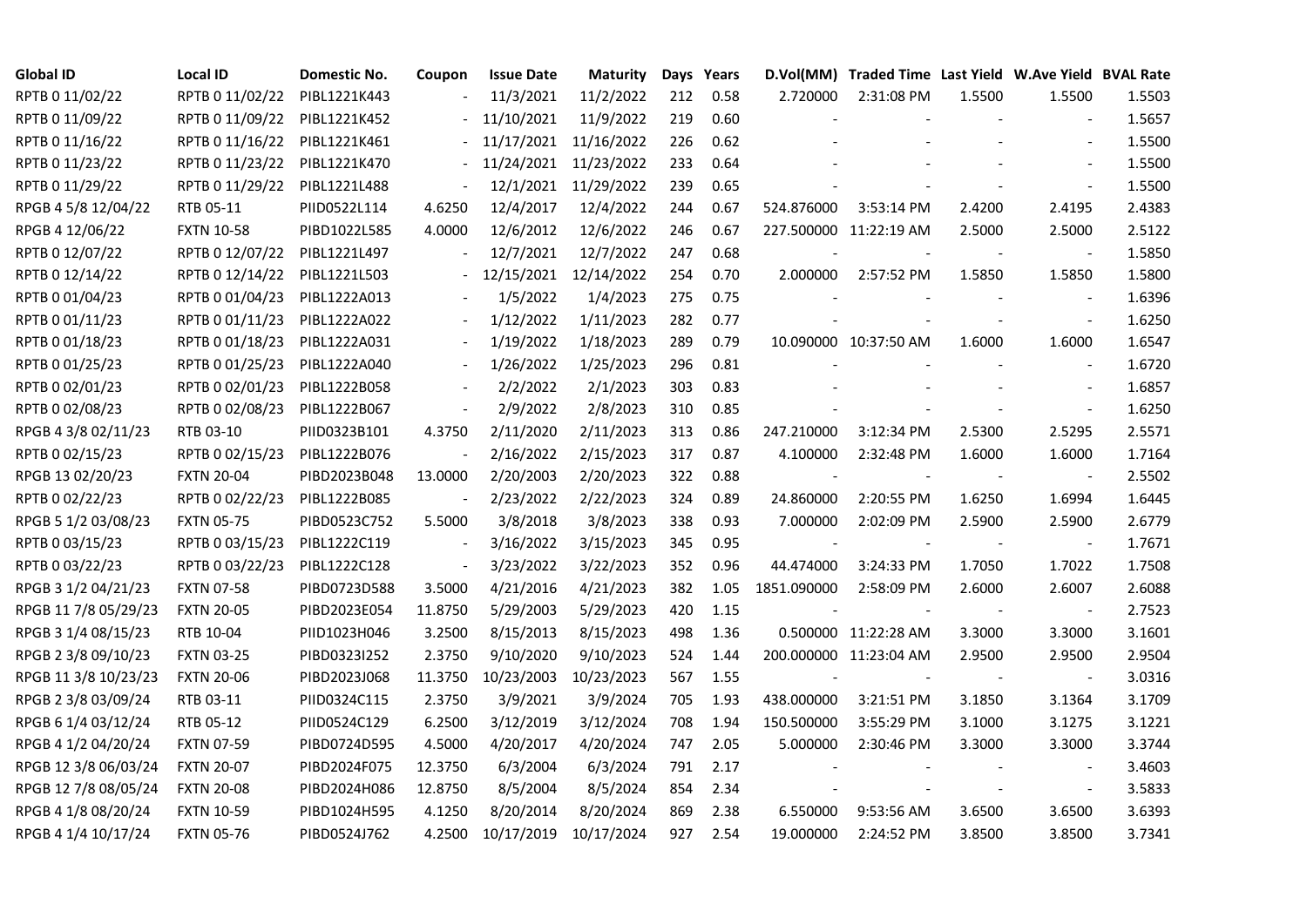| <b>Global ID</b>     | <b>Local ID</b>   | Domestic No. | Coupon  | <b>Issue Date</b> | <b>Maturity</b>  | Days | Years |             | D.Vol(MM) Traded Time Last Yield W.Ave Yield BVAL Rate |        |                          |        |
|----------------------|-------------------|--------------|---------|-------------------|------------------|------|-------|-------------|--------------------------------------------------------|--------|--------------------------|--------|
| RPGB 13 3/4 11/11/24 | <b>FXTN 20-09</b> | PIBD2024K091 | 13.7500 | 11/11/2004        | 11/11/2024       | 952  | 2.61  |             |                                                        |        |                          | 3.7746 |
| RPGB 5 3/4 04/12/25  | <b>FXTN 07-61</b> | PIBD0725D618 | 5.7500  | 4/12/2018         | 4/12/2025 1,104  |      | 3.02  |             | 2.000000 10:50:08 AM                                   | 3.8750 | 3.8750                   | 4.0955 |
| RPGB 12 1/8 04/14/25 | <b>FXTN 20-10</b> | PIBD2025D103 | 12.1250 | 4/14/2005         | 4/14/2025 1,106  |      | 3.03  |             |                                                        |        | $\blacksquare$           | 4.0735 |
| RPGB 2 5/8 08/12/25  | RTB 05-13         | PIID0525H130 | 2.6250  | 8/12/2020         | 8/12/2025 1,226  |      | 3.36  | 91.600000   | 3:06:11 PM                                             | 4.2000 | 4.2046                   | 4.2074 |
| RPGB 3 5/8 09/09/25  | <b>FXTN 10-60</b> | PIBD10251608 | 3.6250  | 9/9/2015          | 9/9/2025 1,254   |      | 3.43  |             |                                                        |        | $\sim$                   | 4.3397 |
| RPGB 12 1/8 10/20/25 | <b>FXTN 20-11</b> | PIBD2025J116 | 12.1250 | 10/20/2005        | 10/20/2025 1,295 |      | 3.55  |             |                                                        |        | $\blacksquare$           | 4.4100 |
| RPGB 18 1/4 11/29/25 | <b>FXTN 25-01</b> | PIBD2525K015 | 18.2500 | 11/29/2000        | 11/29/2025 1,335 |      | 3.66  |             |                                                        |        |                          | 4.4812 |
| RPGB 10 1/4 01/19/26 | <b>FXTN 20-12</b> | PIBD2026A122 | 10.2500 | 1/19/2006         | 1/19/2026 1,386  |      | 3.80  |             |                                                        |        | $\sim$                   | 4.5633 |
| RPGB 6 1/4 02/14/26  | <b>FXTN 07-62</b> | PIBD0726B627 | 6.2500  | 2/14/2019         | 2/14/2026 1,412  |      | 3.87  | 20.000000   | 2:40:16 PM                                             | 4.6225 | 4.6225                   | 4.6538 |
| RPGB 3 3/8 04/08/26  | <b>FXTN 05-77</b> | PIBD0526D772 | 3.3750  | 4/8/2021          | 4/8/2026 1,465   |      | 4.01  | 565.000000  | 3:41:41 PM                                             | 4.8350 | 4.8427                   | 4.8425 |
| RPGB 3 1/2 09/20/26  | RTB 10-05         | PIID1026I057 | 3.5000  | 9/20/2016         | 9/20/2026 1,630  |      | 4.46  | 5.310000    | 3:19:05 PM                                             | 5.2000 | 5.1134                   | 4.9196 |
| RPGB 6 1/4 10/20/26  | RTB 15-01         | PIID1526J019 | 6.2500  | 10/20/2011        | 10/20/2026 1,660 |      | 4.55  |             |                                                        |        | $\blacksquare$           | 4.9576 |
| RPGB 8 12/07/26      | <b>FXTN 20-13</b> | PIBD2026L139 | 8.0000  | 12/7/2006         | 12/7/2026 1,708  |      | 4.68  |             |                                                        |        | $\sim$                   | 5.0184 |
| RPGB 5 3/8 03/01/27  | RTB 15-02         | PIID1527C023 | 5.3750  | 3/1/2012          | 3/1/2027 1,792   |      | 4.91  |             |                                                        |        | $\blacksquare$           | 5.1248 |
| RPGB 4 7/8 03/04/27  | RTB 05-15         | PIID0527C159 | 4.8750  | 3/4/2022          | 3/4/2027 1,795   |      | 4.91  | 561.900000  | 3:47:07 PM                                             | 5.1400 | 5.1272                   | 5.1337 |
| RPGB 4 3/4 05/04/27  | <b>FXTN 10-61</b> | PIBD1027E617 | 4.7500  | 5/4/2017          | 5/4/2027 1,856   |      | 5.08  |             |                                                        |        |                          | 5.1860 |
| RPGB 4 5/8 06/02/27  | RTB 05-14         | PIID0527L140 | 4.6250  | 12/2/2021         | 6/2/2027 1,885   |      | 5.16  | 16.010000   | 3:43:35 PM                                             | 5.1100 | 5.1438                   | 5.1718 |
| RPGB 8 5/8 09/06/27  | <b>FXTN 20-14</b> | PIBD2027I140 | 8.6250  | 9/6/2007          | 9/6/2027 1,981   |      | 5.42  |             |                                                        |        |                          | 5.2990 |
| RPGB 6 1/4 03/22/28  | <b>FXTN 10-63</b> | PIBD1028C635 | 6.2500  | 3/22/2018         | 3/22/2028 2,179  |      | 5.97  |             |                                                        |        | $\sim$                   | 5.4646 |
| RPGB 3 5/8 04/22/28  | <b>FXTN 07-64</b> | PIBD0728D649 | 3.6250  | 4/22/2021         | 4/22/2028 2,210  |      | 6.05  | 295.000000  | 3:48:37 PM                                             | 5.5700 | 5.5544                   | 5.5477 |
| RPGB 3 3/4 08/12/28  | <b>FXTN 07-65</b> | PIBD0728H654 | 3.7500  | 8/12/2021         | 8/12/2028 2,322  |      | 6.36  | 1449.470000 | 3:52:30 PM                                             | 5.5250 | 5.4981                   | 5.5227 |
| RPGB 9 1/2 12/04/28  | <b>FXTN 20-15</b> | PIBD2028L151 | 9.5000  | 12/4/2008         | 12/4/2028 2,436  |      | 6.67  |             |                                                        |        | $\sim$                   | 5.5882 |
| RPGB 67/8 01/10/29   | <b>FXTN 10-64</b> | PIBD1029A644 | 6.8750  | 1/10/2019         | 1/10/2029 2,473  |      | 6.77  | 40.000000   | 2:41:23 PM                                             | 5.6125 | 5.6125                   | 5.7496 |
| RPGB 8 3/4 05/27/30  | <b>FXTN 20-16</b> | PIBD2030E166 | 8.7500  | 5/27/2010         | 5/27/2030 2,975  |      | 8.15  |             |                                                        |        |                          | 5.7629 |
| RPGB 2 7/8 07/09/30  | <b>FXTN 10-65</b> | PIBD1030G655 | 2.8750  | 7/9/2020          | 7/9/2030 3,018   |      | 8.26  |             |                                                        |        |                          | 5.6039 |
| RPGB 12 1/2 07/28/30 | <b>FXTN 25-02</b> | PIBD2530G029 | 12.5000 | 7/28/2005         | 7/28/2030 3,037  |      | 8.32  |             |                                                        |        |                          | 5.7820 |
| RPGB 11 1/4 01/26/31 | <b>FXTN 25-03</b> | PIBD2531A032 | 11.2500 | 1/26/2006         | 1/26/2031 3,219  |      | 8.81  |             |                                                        |        | $\blacksquare$           | 5.8383 |
| RPGB 8 07/19/31      | <b>FXTN 20-17</b> | PIBD2031G171 | 8.0000  | 7/19/2011         | 7/19/2031 3,393  |      | 9.29  | 40.000000   | 2:42:26 PM                                             | 5.9024 | 5.9024                   | 5.7874 |
| RPGB 4 07/22/31      | <b>FXTN 10-66</b> | PIBD1031G662 | 4.0000  | 7/22/2021         | 7/22/2031 3,396  |      | 9.30  |             |                                                        |        |                          | 5.8652 |
| RPGB 9 3/8 10/05/31  | <b>FXTN 25-04</b> | PIBD2531J042 | 9.3750  | 10/5/2006         | 10/5/2031 3,471  |      | 9.50  |             |                                                        |        |                          | 5.9183 |
| RPGB 4 7/8 01/20/32  | <b>FXTN 10-67</b> | PIBD1032A675 | 4.8750  | 1/20/2022         | 1/20/2032 3,578  |      | 9.80  | 978.078000  | 3:50:20 PM                                             | 6.0200 | 6.0620                   | 6.0633 |
| RPGB 5 7/8 02/02/32  | <b>FXTN 20-18</b> | PIBD2032B183 | 5.8750  | 2/2/2012          | 2/2/2032 3,591   |      | 9.83  |             |                                                        |        | $\overline{\phantom{a}}$ | 5.9568 |
| RPGB 5 7/8 03/01/32  | RTB 20-01         | PIID2032C014 | 5.8750  | 3/1/2012          | 3/1/2032 3,619   |      | 9.91  |             | 7.000000 10:25:29 AM                                   | 5.9520 | 5.9571                   | 5.9680 |
| RPGB 5 3/4 09/27/32  | <b>FXTN 20-19</b> | PIBD2032I195 | 5.7500  | 9/27/2012         | 9/27/2032 3,829  |      | 10.48 |             |                                                        |        | $\blacksquare$           | 5.9640 |